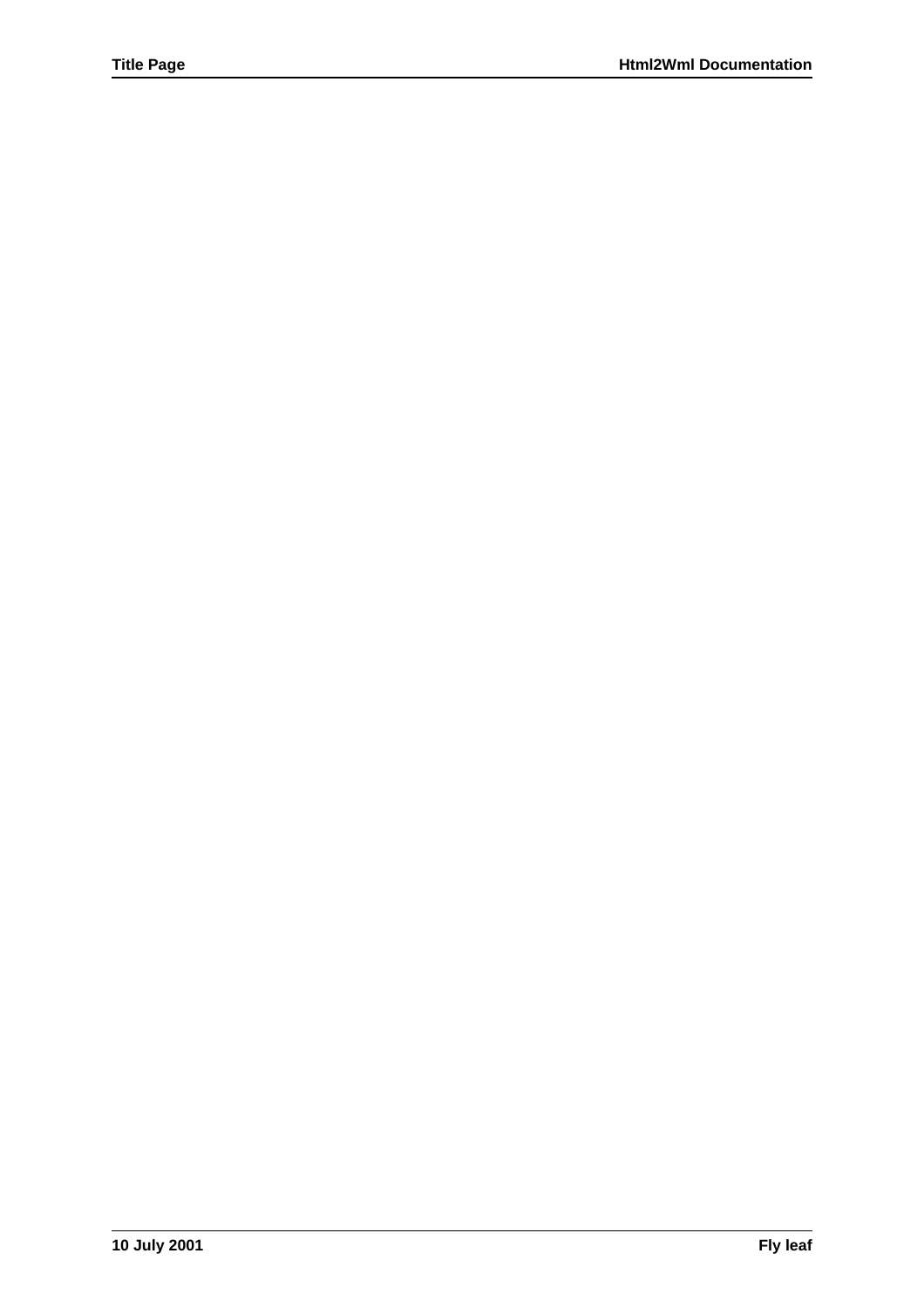# Table of Contents Html2Wml Documentation

| <b>NAME</b>                        | 1                         |
|------------------------------------|---------------------------|
| <b>SYNOPSIS</b>                    | 1                         |
| <b>DESCRIPTION</b>                 | 1                         |
| <b>OPTIONS</b>                     | 1                         |
| <b>Conversion Options</b>          | 1                         |
| -a, -ascii                         | 1                         |
| -collapse, -nocollapse             | 1                         |
| -c, -compile                       | 1                         |
| -ignore-images                     | $\overline{2}$            |
| -img-alt-text, -noimg-alt-text     | $\overline{2}$            |
| -linearize, -nolinearize           | $\mathbf 2$               |
| -n, -numeric-non-ascii             | $\overline{2}$            |
| -p, -nopre                         | $\overline{2}$            |
| -o, -output                        | $\overline{2}$            |
| <b>Link Reconstruction Options</b> | $\overline{2}$            |
| -hreftmpl=TEMPLATE                 | $\overline{2}$            |
| -srctmpl=TEMPLATE                  | $\overline{2}$            |
| <b>Splitting Options</b>           | $\overline{2}$            |
| -s, -max-card-size=SIZE            | $\overline{2}$            |
| -t, -card-split-threshold=SIZE     | $\boldsymbol{2}$          |
| -next-card-label=STRING            | 3                         |
| -prev-card-label=STRING            | $\ensuremath{\mathsf{3}}$ |
| <b>Debugging Options</b>           | 3                         |
| -d, -debug[=LEVEL]                 | $\ensuremath{\mathsf{3}}$ |
| -xmlcheck                          | 3                         |
| <b>DECK SLICING</b>                | $\ensuremath{\mathsf{3}}$ |
| Slice by cards or by decks         | 3                         |
| Note on size calculation           | 3                         |
| Why compiling the WML deck?        | $\overline{4}$            |
| <b>ACTIONS</b>                     | 4                         |
| Syntax                             | $\overline{4}$            |
| Available actions                  | 4                         |
| include                            | $\overline{4}$            |
| Description                        | 4                         |
| Parameters                         | $\overline{4}$            |
| <b>Notes</b>                       | 4                         |
| fsize                              | 5                         |
| Description                        | 5                         |
| Parameters                         | $\overline{5}$            |
| <b>Notes</b>                       | 5                         |
| Examples                           | $\overline{5}$            |
| <b>LINKS RECONSTRUCTION</b>        | 5                         |
| Templates                          | $\overline{5}$            |
| <b>HREF Template</b>               | 5                         |
| Image Source Template              | $\overline{5}$            |
| Syntax                             | 5                         |
| Available parameters               | $\overline{5}$            |
| <b>URL</b>                         | 5                         |
| <b>FILENAME</b>                    | $\overline{5}$            |
| <b>FILEPATH</b>                    | 5                         |
| <b>FILETYPE</b>                    | $\,6$                     |
| Examples                           | 6                         |
|                                    |                           |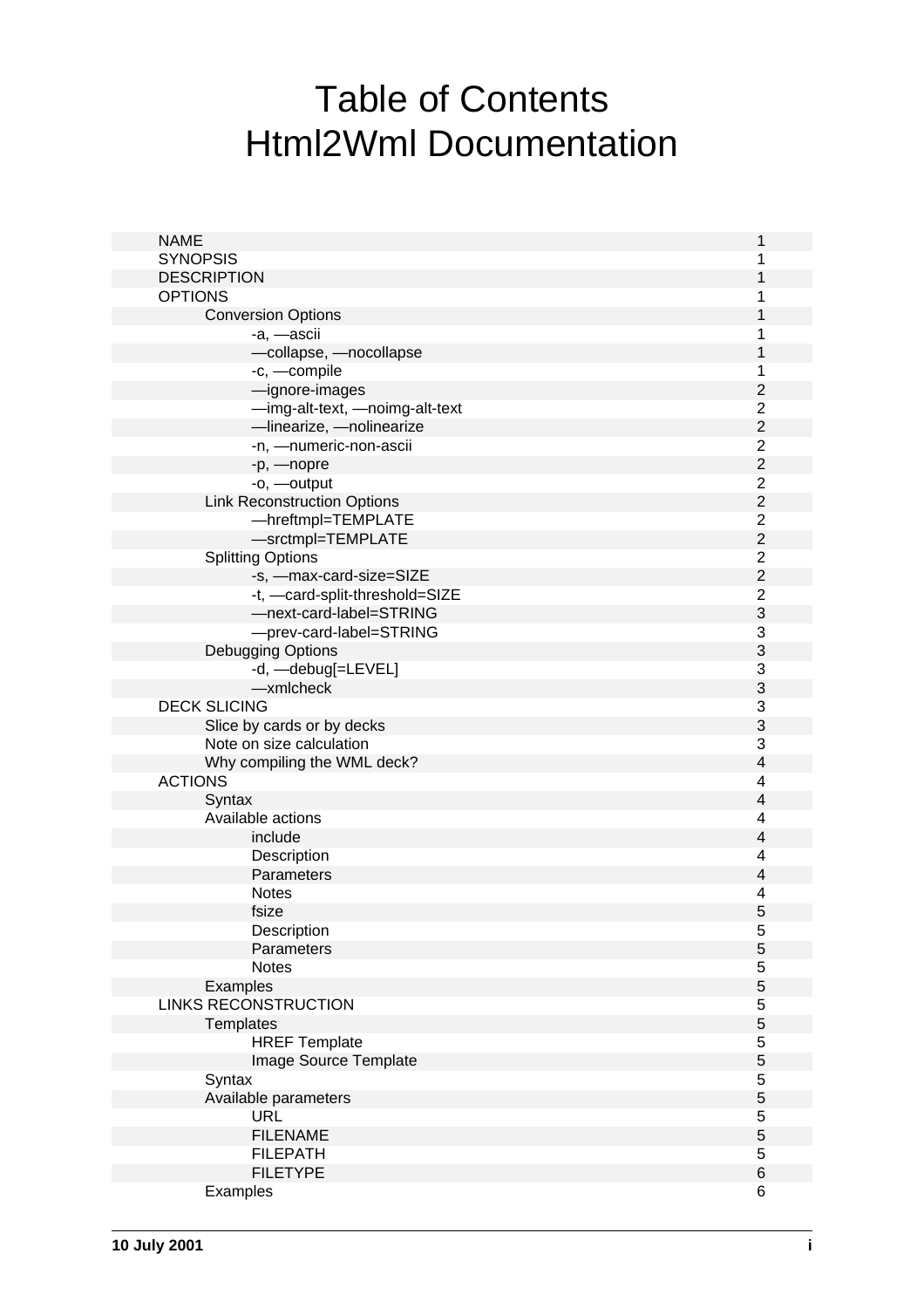| <b>CAVEATS</b>                 | 6 |
|--------------------------------|---|
| <b>LINKS</b>                   | 6 |
| Download                       | 6 |
| Nutialand                      | 6 |
| Html2Wml on SourceForge        | 6 |
| Resources                      | 6 |
| The WAP Forum                  | 6 |
| WAP.com                        | 6 |
| The World Wide Web Consortium  | 6 |
| MobiliX                        | 7 |
| Programmers utilities          | 7 |
| <b>HTML Tidy</b>               | 7 |
| Kannel                         | 7 |
| <b>WML Tools</b>               | 7 |
| WML browsers and Wap emulators | 7 |
| Opera 5.0                      | 7 |
| wApua                          | 7 |
| Tofoa                          | 7 |
| <b>EzWAP</b>                   | 7 |
| Deck-It                        | 7 |
| WinWAP                         | 7 |
| QWmlBrowser                    | 7 |
| WAPreview                      | 8 |
| J2Wap                          | 8 |
| <b>ACKNOWLEDGEMENTS</b>        | 8 |
| <b>AUTHOR</b>                  | 8 |
| <b>COPYRIGHT</b>               | 8 |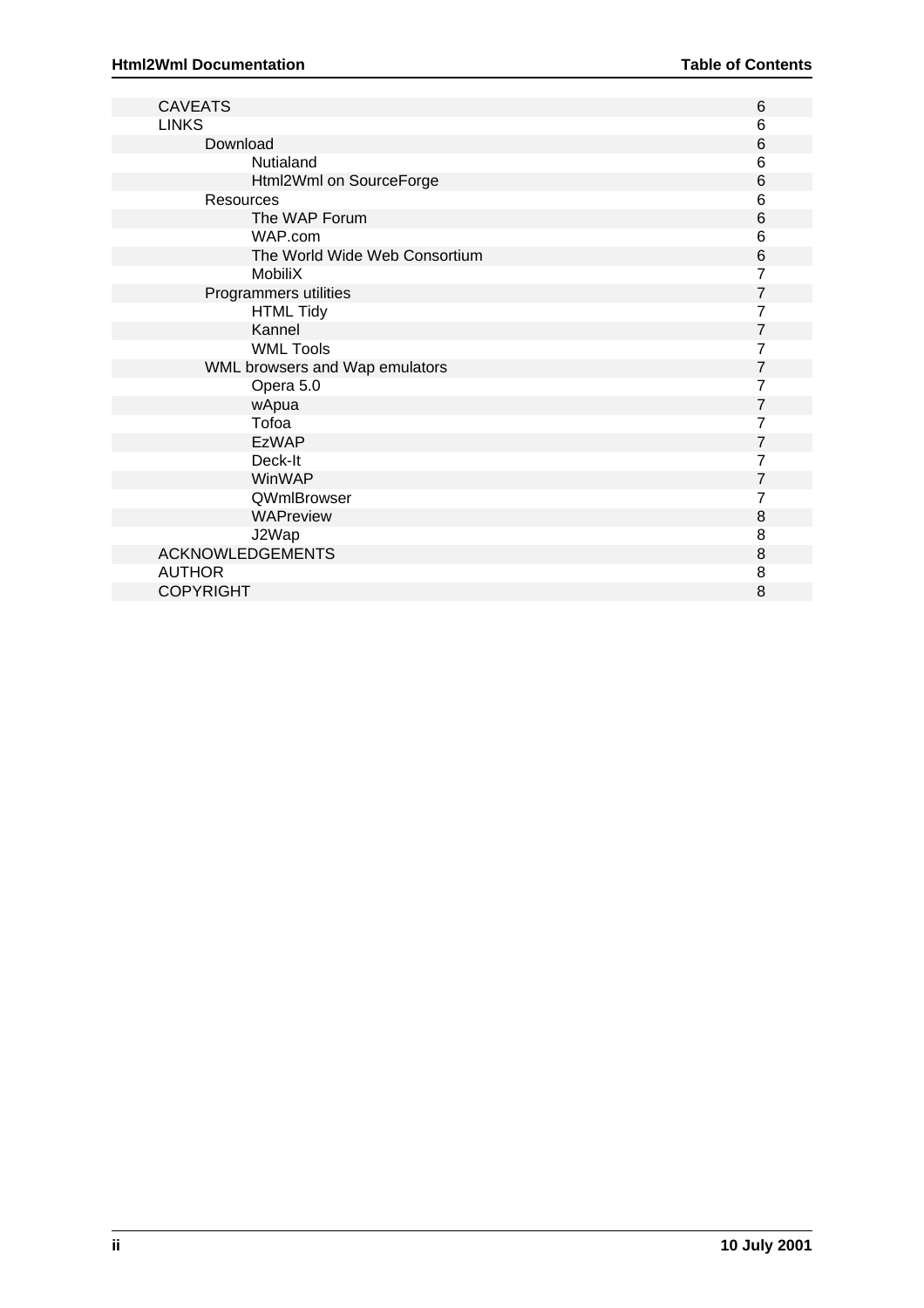# **NAME**

Html2Wml — Program that can convert HTML pages to WML pages

# **SYNOPSIS**

```
Html2Wml can be used as either a shell command: 
   $ html2wml file.html
```

```
or as a CGI: 
   /cgi-bin/html2wml.cgi?url=/index.html
```
In both cases, the file can be either a local file or a URL.

# **DESCRIPTION**

Html2Wml converts HTML pages to WML decks, suitable for being viewed on a Wap device. The program can be launched from a shell to statically convert a set of pages, or as a CGI to convert a particular (potentially dynamic) HTML resource.

Althought the result is not guarantied to be valid WML, it should be the case for most pages. Good HTML pages will most probably produce valid WML decks. To check and correct your pages, you can use W3C's softwares: the *HTML Validator*, available online at http://validator.w3.org and *HTML Tidy*, written by Dave Raggett.

Html2Wml provides the following features:

- translation of the links
- limitation of the cards size by splitting the result into several cards  $\blacksquare$
- $\blacksquare$ inclusion of files (similar to the SSI)
- compilation of the result (using the WML Tools, see *"LINKS"*)  $\blacksquare$
- a debug mode to check the result using validation functions  $\blacksquare$

# **OPTIONS**

Please note that most of these options are also available when calling Html2Wml as a CGI. In this case, boolean options are given the value "1" or "0", and other options simply receive the value they expect. For example, —ascii becomes ?ascii=1 or ?a=1. See the file *t/form.html* for an example on how to call Html2Wml as a CGI.

# **Conversion Options**

-a, —ascii

When this option is on, named HTML entities are converted to US-ASCII characters using the same 7 bit approximations as Lynx. For example,  $\©$  is translated to "(c)", and  $\ß$  is translated to "ss". This option is off by default.

—collapse, —nocollapse

This option tells Html2Wml to collapse redundant whitespaces, tabulations, carriage returns, lines feeds and empty paragraphs. The aim is to reduce the size of the WML document as much as possible. Collapsing empty paragraphs is necessary for two reasons. First, this avoids empty screens (and on a device with only 4 lines of display, an empty screen can be quite ennoying). Second, Html2wml creates many empty paragraphs when converting, because of the way the syntax reconstructor is programmed. Deleting these empty paragraphs is necessary like cleaning the kitchen :-)

If this really bother you, you can desactivate this behaviour with the **—nocollapse** option.

-c, —compile

Setting this option tells Html2Wml to use the compiler from WML Tools to compile the WML deck. If you want to create a real Wap site, you should seriously use this option in order to reduce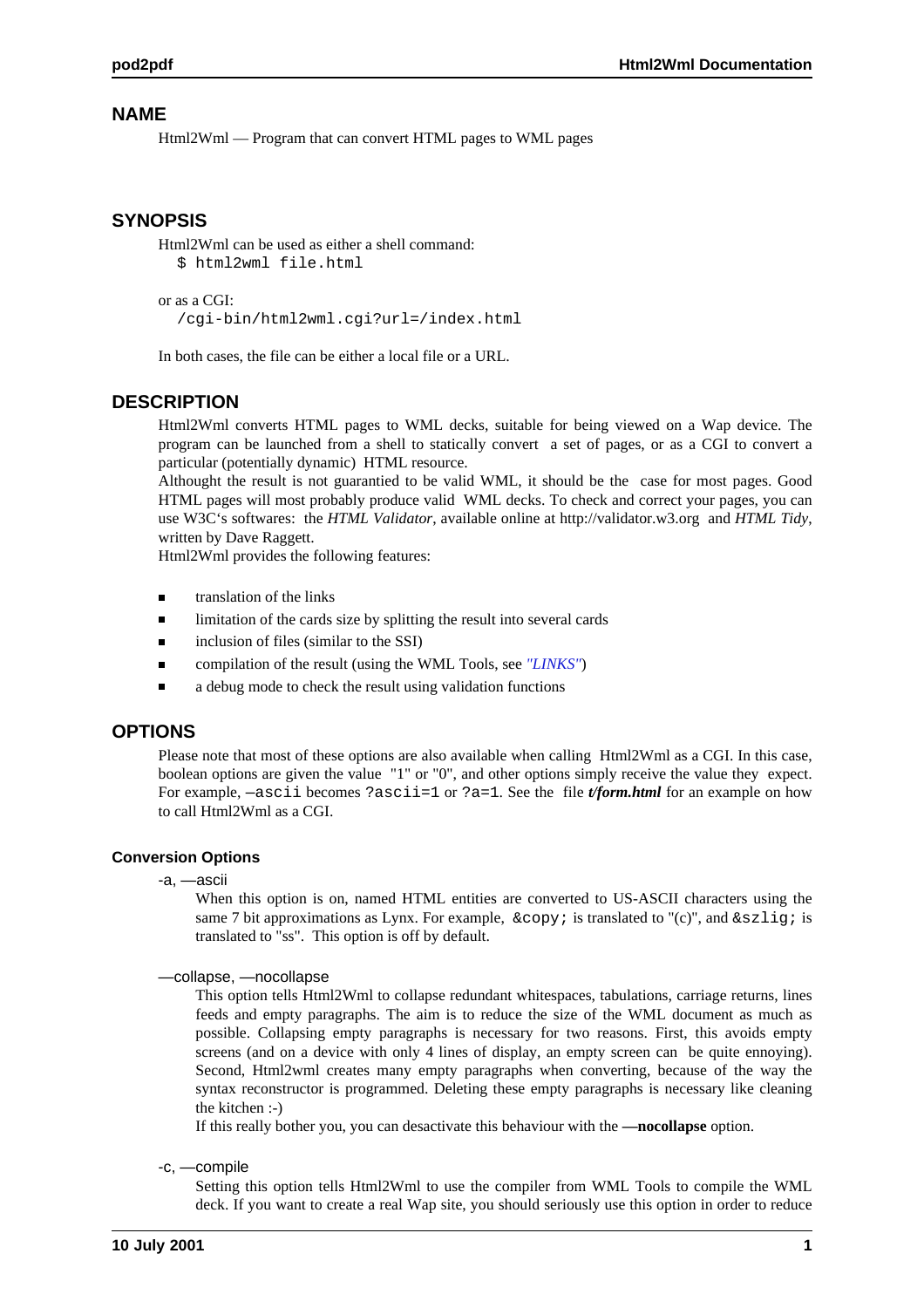the size of the WML decks. Remember that Wap devices have very little amount of memory. If this is not enought, use the splitting options.

—ignore-images

This option tells Html2Wml to completly ignore all image links.

—img-alt-text, —noimg-alt-text

This option tells Html2Wml to replace the image tags with their corresponding alternative text (as with a text mode web browser). This option is on by default.

—linearize, —nolinearize

This option is on by default. This makes Html2Wml flattens the HTML tables (they are linearized), as Lynx does. I think this is better than trying to use the native WML tables. First, they have extremely limited features and possibilities compared to HTML tables. In particular, they can't be nested. In fact this is normal because Wap devices are not supposed to have a big CPU running at some zillions-hertz, and the calculations needed to render the tables are the most complicated and CPU-hogger part of HTML.

Second, as they can't be nested, and as typical HTML pages heavily use imbricated tables to create their layout, it's impossible to decide which one could be kept. So the best thing is to keep none of them.

**[Note]** Although you can desactivate this behaviour, and although there is internal support for tables, the unlinearized mode has not been heavily tested with nested tables, and it may produce unexpected results.

#### -n, —numeric-non-ascii

This option tells Html2wml to convert all non-ASCII characters to numeric entities, i.e.,  $\©$ ; becomes  $\&\#169$ ;, and  $\&\s{zliq}$  becomes  $\&\#223$ ; By default, this option is off.

-p, —nopre

This options tells Html2Wml not to use the <pre> tag. This option was added because the compiler from WML Tools 0.0.4 doesn't support this tag.

#### -o, —output

Use this option (in shell mode) to specify an output file. By default, Html2Wml prints the result to standard output.

## **Link Reconstruction Options**

#### —hreftmpl=TEMPLATE

This options sets the template that will be used to reconstruct the href-type links. See *"LINKS RECONSTRUCTION"* for more information.

#### —srctmpl=TEMPLATE

This option sets the template that will be used to reconstruct the src-type links. See *"LINKS RECONSTRUCTION"* for more information.

#### **Splitting Options**

#### -s, —max-card-size=SIZE

This option allows you to limit the size (in bytes) of the generated cards. Default is 1,500 bytes, which should be small enought to be loaded on most Wap devices. See *"DECK SPLITTING"* for more information.

#### -t, —card-split-threshold=SIZE

This option sets the threshold of the split event, which can occur when the size of the current card is between max-card-size - card-split-threshold and max-card-size. Default value is 50. See *"DECK SPLITTING"* for more information.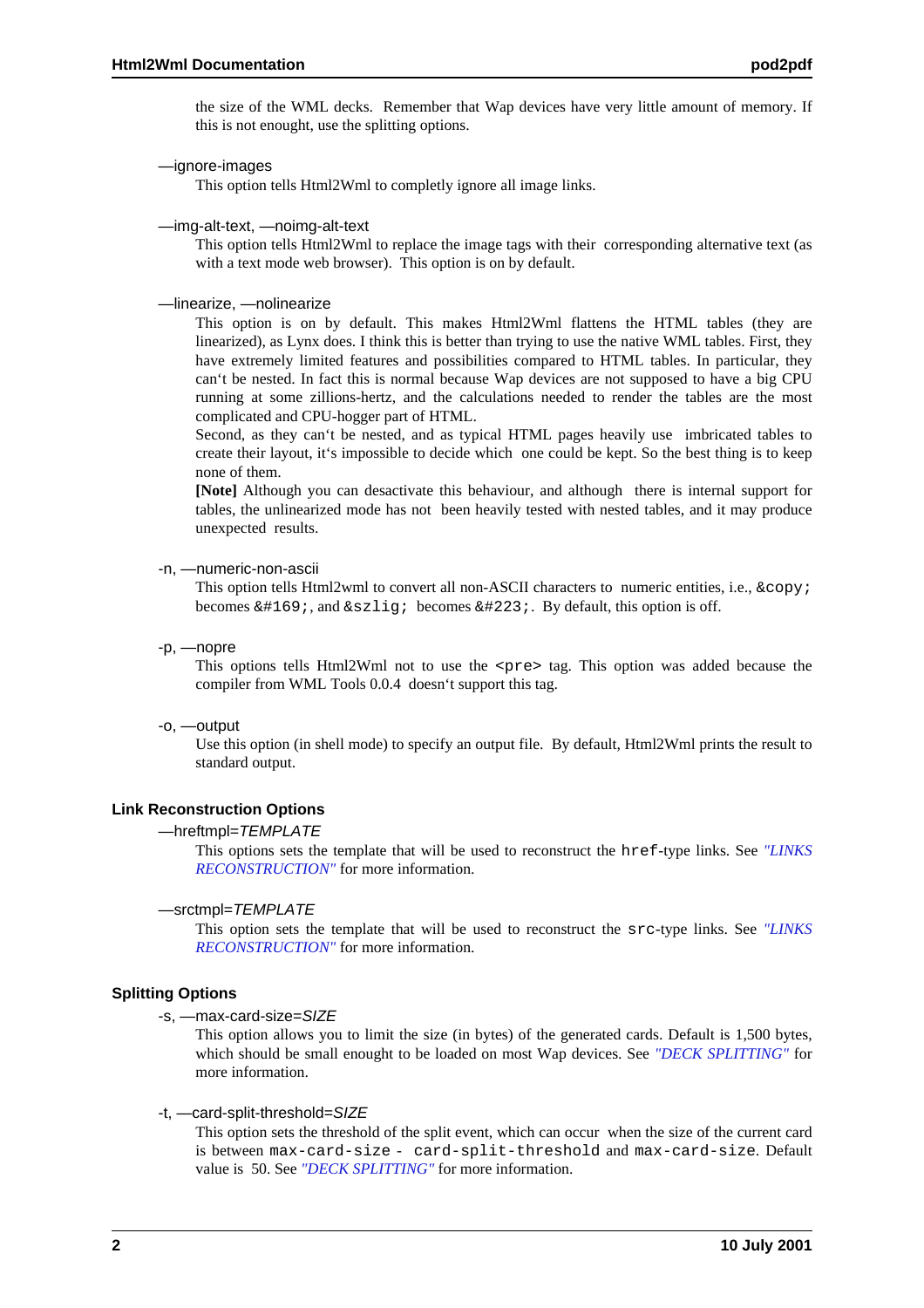#### —next-card-label=STRING

This options sets the label of the link that points to the next card. Default is "[ $\>g(t)\>g(t)$ ]", which whill be rendered as "[]".

—prev-card-label=STRING

This options sets the label of the link that points to the previous card. Default is " $[< ||<||$ ", which whill be rendered as "[<<]".

#### **Debugging Options**

#### -d, —debug[=LEVEL]

This option activates the debug mode. This prints the output result with line numbering and with the result of the XML check. If the WML compiler was called, the result is also printed in hexadecimal an ascii forms. When called as a CGI, all of this is printed as HTML, so that can use any web browser for that purpose.

#### —xmlcheck

When this option is on, it send the WML output to XML::Parser to check its well-formedness.

# **DECK SLICING**

The *deck slicing* is a feature that Html2Wml provides in order to match the low memory capabilities of most Wap devices. Many can't handle cards larger than 2,000 bytes, therefore the cards must be sufficiently small to be viewed by all Wap devices. To achieve this, you should compile your WML deck, which reduce the size of the deck by 50%, but even then your cards may be too big. This is where Html2Wml comes with the deck slicing feature. This allows you to limit the size of the cards, currently only *before* the compilation stage.

#### **Slice by cards or by decks**

On some Wap phones, slicing the deck is not sufficient: the WLM browser still tries to download the whole deck instead of just picking one card at a time. A solution is to slice the WML document by decks. See the figure below.



What this means is that Html2Wml generates several WML documents. In CGI mode, only the appropriate deck is sent, selected by the id given in parameter. If no id was given, the first deck is sent.

#### **Note on size calculation**

Currently, Html2Wml estimates the size of the card on the fly, by summing the length of the strings that compose the WML output, texts and tags. I say "estimates" and not "calculates" because computing the exact size would require many more calculations than the way it is done now. One may objects that there are only additions, which is correct, but knowing the *exact* size is not necessary. Indeed, if you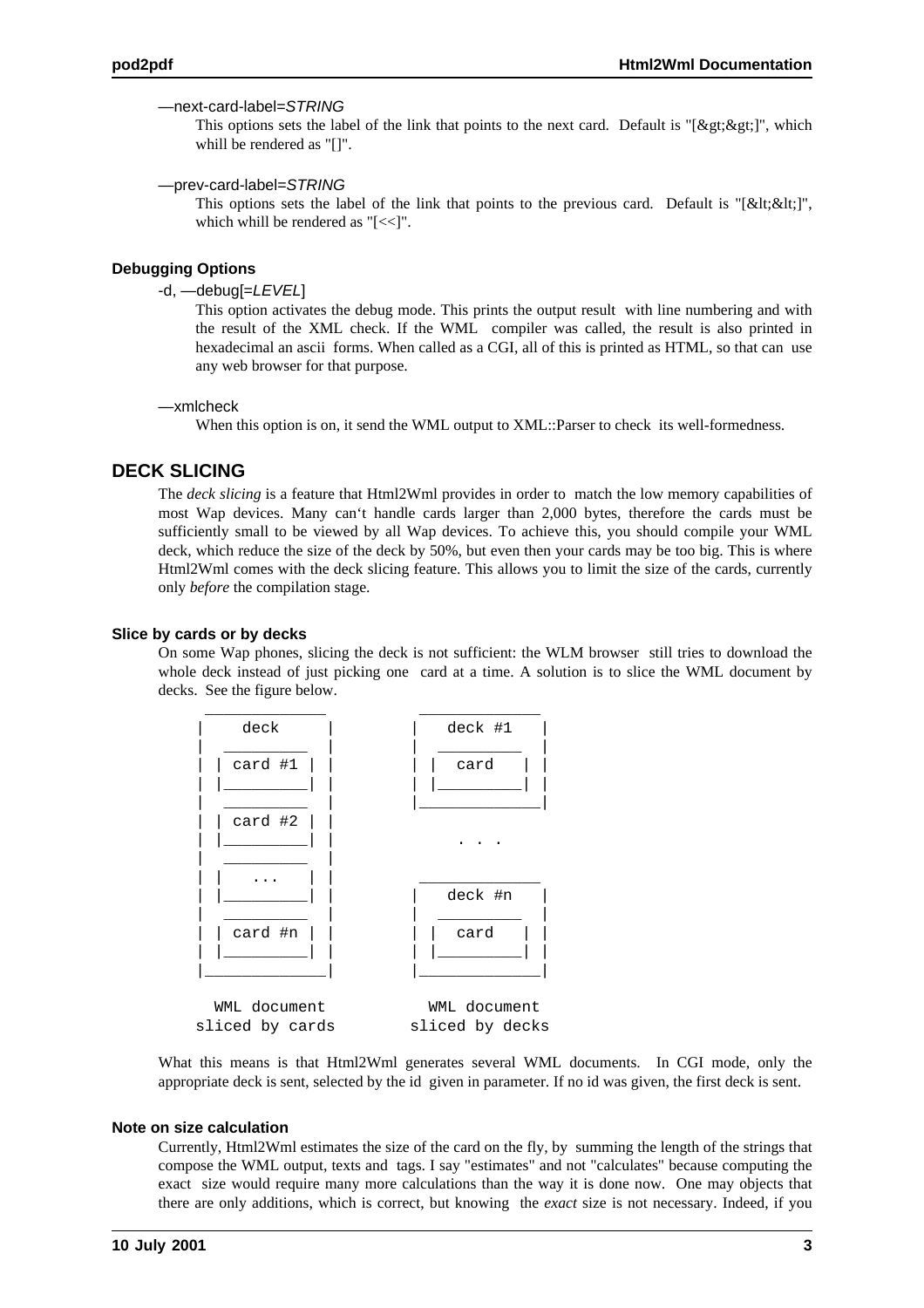compile the WML, most of the strings of the tags will be removed, but not all.

For example, take an image tag: <img src="images/dog.jpg" alt="Photo of a dog">. When compiled, the string "img" will be replaced by a one byte value. Same thing for the strings "src" and "alt", and the spaces, double quotes and equal signs will be stripped. Only the text between double quote will be preserved... but not in every cases. Indeed, in order to go a step further, the compiler can also encode parts of the arguments as binary. For example, the string "http://www." can be encoded as a single byte (8F in this case). Or, if the attribute is href, the string href="http:// can become the byte 4B.

As you see, it doesn't matter to know exactly the size of the textual form of the WML, as it will always be far superior to the size of the compiled form. That's why I don't count all the characters that may be actually written.

Also, it's because I'm quite lazy ;-)

#### **Why compiling the WML deck?**

If you intent to create real WML pages, you should really consider to always compile them. If you're not convinced, here is an illustration.

Take the following WML code snipet:

<a href='http://www.yahoo.com/'>Yahoo!</a>

It's the basic and classical way to code an hyperlink. It takes 42 bytes to code this, because it is presented in a human-readable form.

The WAP Forum has defined a compact binary representation of WML in its specification, which is called "compiled WML". It's a binary format, therefore you, a mere human, can't read that, but your computer can. And it's much faster for it to read a binary format than to read a textual format. The previous example would be, once compiled (and printed here as hexadecimal):

1C 4A 8F 03 y a h o o 00 85 03 Y a h o o ! 00 01

This only takes 20 bytes. Half the size of the human-readable form. For a Wap device, this means both less to download, and easier things to read. Therefore the processing of the document can be achieved in a short time compared to the tectual version of the same document.

There is a last argument, and not the less important: many Wap devices only read binary WML.

#### **ACTIONS**

Actions are a feature similar to (but with far less functionalities!) the SSI (Server Side Includes) available on good servers like Apache. In order not to interfere with the real SSI, but to keep the syntax easy to learn, it differs in very few points.

#### **Syntax**

```
Basically, the syntax to execute an action is: 
      <!-- [action param1="value" param2='value'] -->
```
Note that the angle brackets are part of the syntax. Except for that point, Actions syntax is very similar to SSI syntax.

#### **Available actions**

Currently, only two actions are available, but more can be implemented on request.

include

**Description** 

Includes a file in the document at the current point. Please note that Html2Wml doesn't check nor parse the file, and if the file cannot be found, will silently die (this is the same behavior as SSI).

#### **Parameters**

virtual=url — The file is get by http. file=path — The file is read from the local disk.

Notes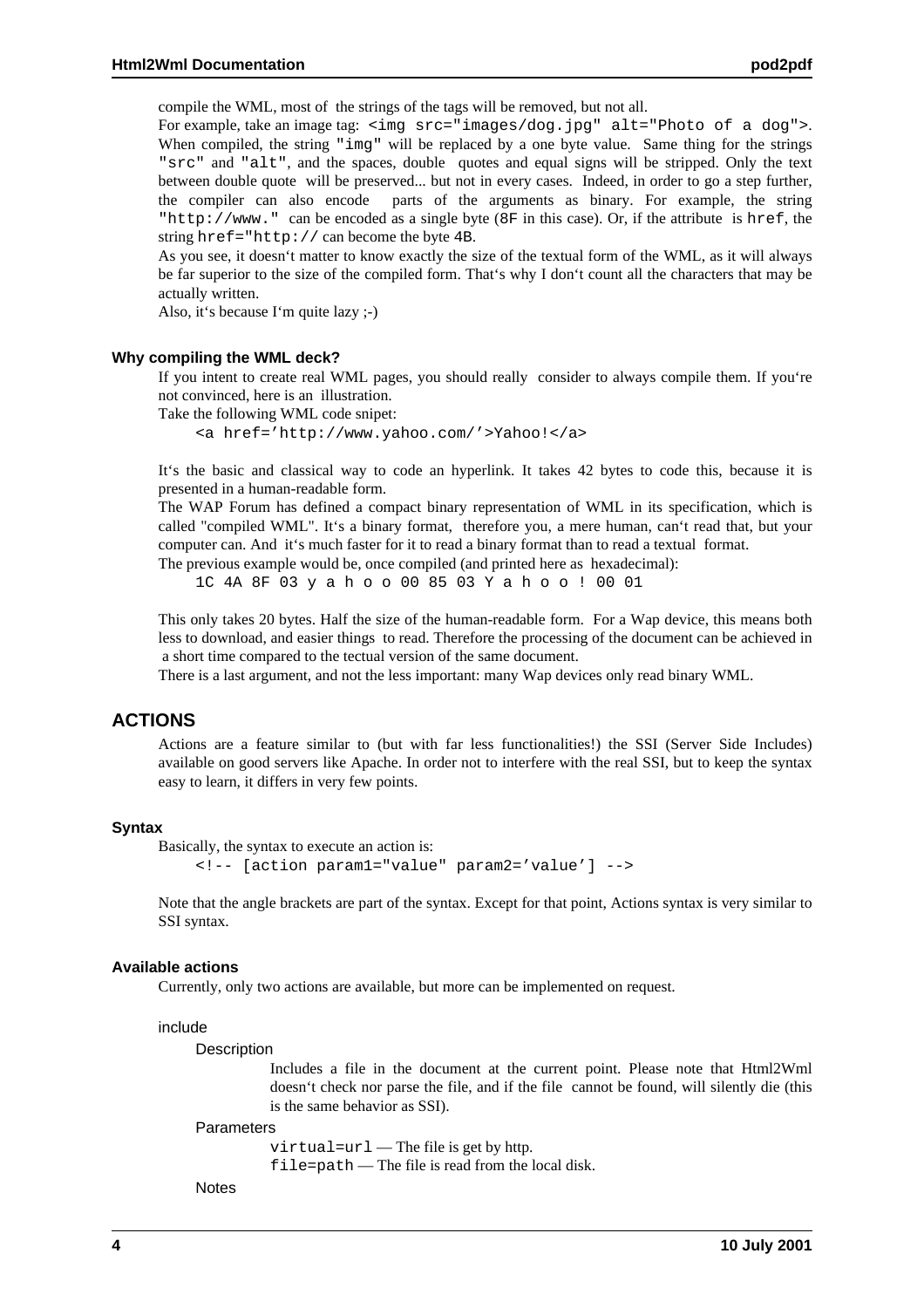If you use the file parameter, an absolute path is recommend.

| fsize |                                                                  |
|-------|------------------------------------------------------------------|
|       | Description                                                      |
|       | Returns the size of a file at the current point of the document. |
|       | Parameters                                                       |
|       | virtual= $ur1$ — The file is get by http.                        |
|       | $file = path$ The file is read from the local disk.              |
|       | Notes                                                            |

If you use the file parameter, an absolute path is recommend.

#### **Examples**

If you want to share a navigation bar between several WML pages, you can include it this way: <!-- [include virtual="nav.wml"] -->

Of course, you have to write this navigation bar first :-)

## **LINKS RECONSTRUCTION**

The links reconstruction engine is IMHO the most important part of Html2Wml, because it's this engine that allows you to reconstruct the links of the HTML document being converted. It has two modes, depending upon whether Html2Wml was launched from the shell or as a CGI.

When used as a CGI, this engine will reconstructs the links of the HTML document so that all the urls will be passed to Html2Wml in order to convert the pointed files (pages or images). This is completly automatic and can't be customized for now (but I don't think it would be really useful).

When used from the shell, this engine reconstructs the links with the given templates. Note that absolute URLs will be left untouched. The templates can be customized using the following syntax.

#### **Templates**

HREF Template

This template controls the reconstruction of the href attribute of the A tag. Its value can be changed using the **—hreftmpl** option. Default value is

"{FILEPATH}{FILENAME}{\$FILETYPE =~ s/s?html?/wml/o; \$FILETYPE}".

Image Source Template

This template controls the reconstruction of the src attribute of the IMG tag. Its value can be changed using the **—srctmpl** option. Default value is

```
"{FILEPATH}{FILENAME}{$FILETYPE =~ s/gif|png|jpe?g/wbmp/o;
$FILETYPE}"
```
#### **Syntax**

The template is a string that contains the new URL. More precisely, it's a Text::Template template. Parameters can be interpolated as a constant or as a variable. The template is embraced between curcly bracets, and can contain any valid Perl code.

The simplest form of a template is {PARAM} which just returns the value of *PARAM*. If you want to do something more complex, you can use the corresponding variable; for example { "foo \$PARAM" bar"}, or  $\{ \text{join} "." \text{split} "." \text{CHAPTER 2M} \}.$ 

You may read *Text::Template* for more information on what is possible within a template.

If the original URL contained a query part or a fragment part, then they will be appended to the result of the template.

#### **Available parameters**

URL

This parameter contains the original URL from the href or src attribute.

FILENAME

This parameter contains the base name of the file.

FILEPATH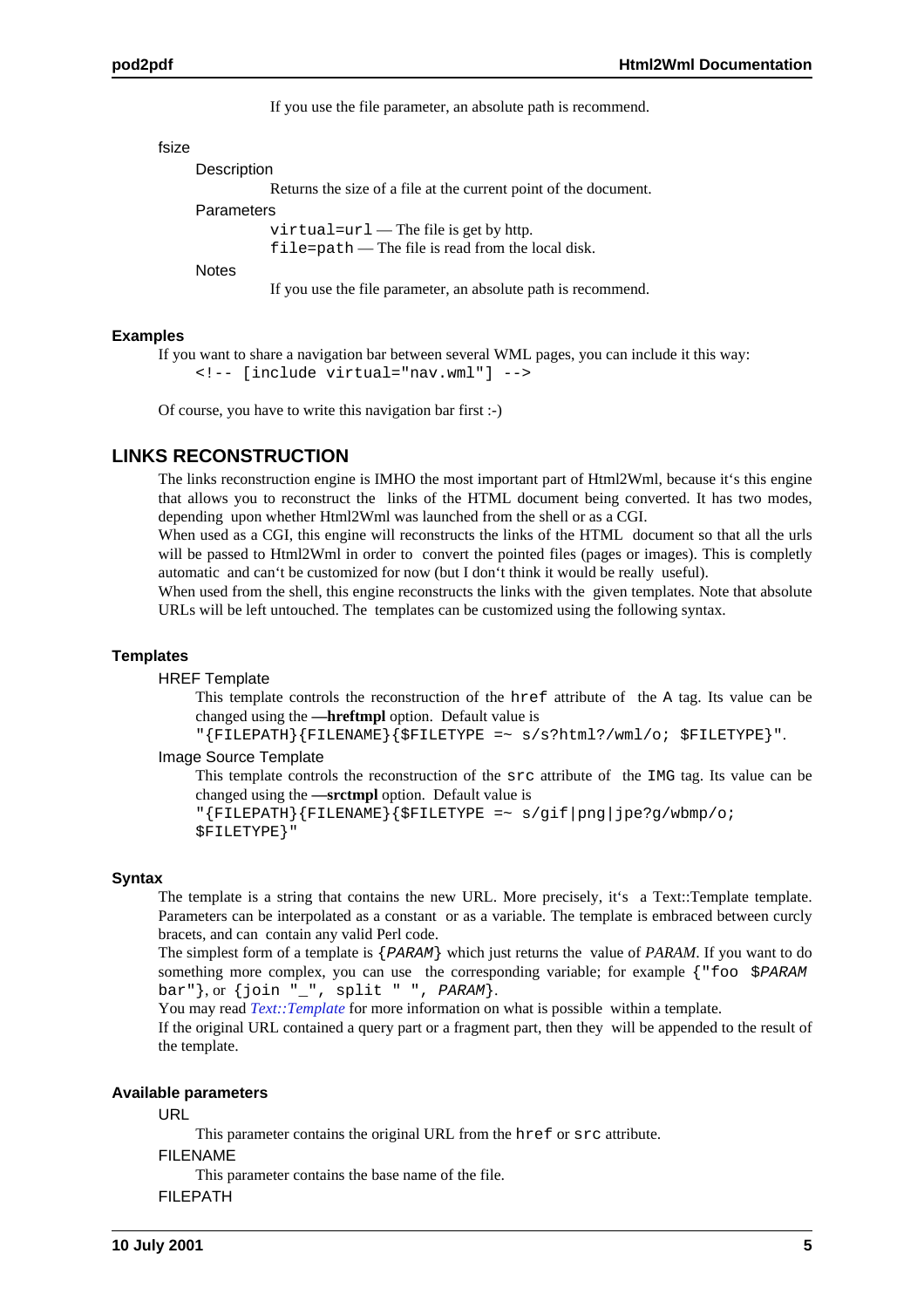This parameter contains the leading path of the file.

FILETYPE

This parameter contains the suffix of the file.

```
This can be resumed this way:
```


Note that FILETYPE contains all the extensions of the file, so if its name is *index.html.fr* for example, FILETYPE contains ".html.fr".

#### **Examples**

To add a path option:

 $\{URL\}$  $swap$ 

Using Apache, you can then add a Rewrite directive so that URL ending with \$wap will be redirected to Html2Wml:

RewriteRule ^(/.\*)\\$wap\$ /cgi-bin/html2wml.cgi?url=\$1

To change the extension of an image:

{FILEPATH}{FILENAME}.wbmp

# **CAVEATS**

Currently, only the well-formedness of the resulting WML can be tested, not its validity. Inverted tags (like "<br/>b>bold <i>italic</b></i>> $\ge$ ") may produce unexpected results. But only bad softwares do bad stuff like this.

# **LINKS**

#### **Download**

Nutialand

This is the web site of the author, where you can find the archives of all the releases of Html2Wml.

[ http://www.maddingue.org/techie/ ]

#### Html2Wml on SourceForge

This is the web site of the Html2Wml project, hosted by SourceForge.net. All the stable releases can be downloaded from this site.

[ http://htmlwml.sourceforge.net/ ]

#### **Resources**

#### The WAP Forum

This is the official site of the WAP Forum. You can find some technical information, as the specifications of all the technologies associated with the WAP. [ http://www.wapforum.org/ ]

#### WAP.com

This site has some useful information and links. In particular, it has a quite well done FAQ. [ http://www.wap.com/ ]

# The World Wide Web Consortium

Altough not directly related to the Wap stuff, you may find useful to read the specifications of the XML (WML is an XML application), and the specifications of the different stylesheet languages (CSS and XSL), which include support for low-resolution devices.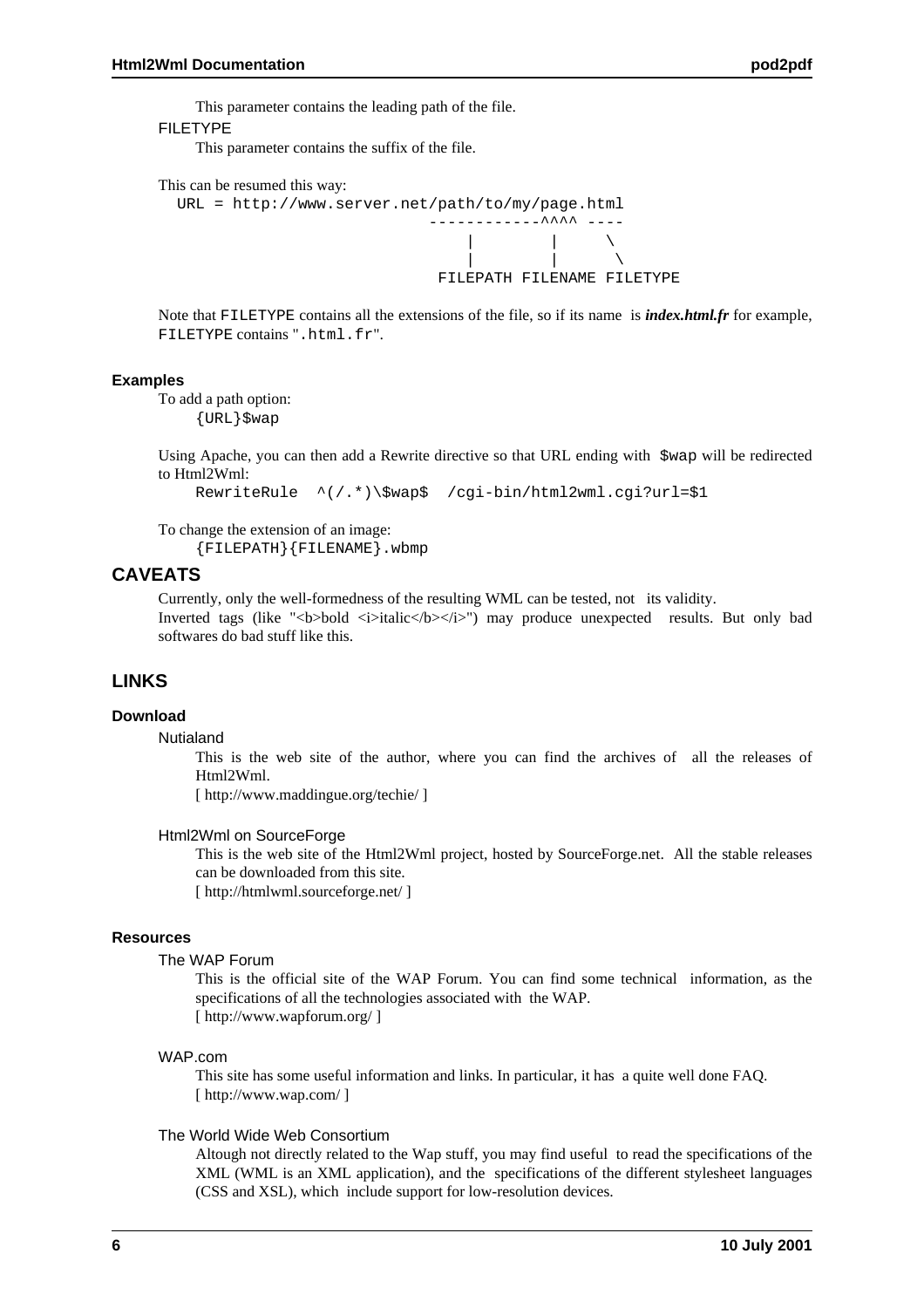[ http://www.w3.org/ ]

#### MobiliX

This web site is dedicated to Mobile UniX systems. It leads you to a lot of useful hands-on information about installing and running Linux and BSD on laptops, PDAs and other mobile computer devices.

[ http://www.mobilix.org/ ]

#### **Programmers utilities**

#### HTML Tidy

This is a very handful utility which corrects your HTML files so that they conform to W3C standards.

[ http://www.w3.org/People/Raggett/tidy ]

#### Kannel

Kannel is an open source Wap and SMS gateway. A WML compiler is included in the distribution.

[ http://www.kannel.org/ ]

#### WML Tools

This is a collection of utilities for WML programmers. This include a compiler, a decompiler, a viewer and a WBMP converter. [ http://pwot.co.uk/wml/ ]

#### **WML browsers and Wap emulators**

#### Opera 5.0

Opera is originaly a Web browser, but the version 5 has a good support for XML and WML. Opera is available for free for several systems.

[ http://www.opera.com/ ]

#### wApua

wApua is an open source WML browser written in Perl/Tk. It's easy to intall and to use. Its support for WML is incomplete, but sufficient for testing purpose. [ http://fsinfo.cs.uni-sb.de/~abe/wApua/ ]

#### Tofoa

Tofoa is an open source Wap emulator written in Python. Its installation is quite difficult, and its incomplete WML support makes it produce strange results, even with valid WML documents. [ http://tofoa.free-system.com/ ]

#### EzWAP

EzWAP, from EZOS, is a commercial WML browser freely available for Windows 9x, NT, 2000 and CE. Compared to others Windows WML browsers, it requires very few resources, and is quite stable. Its support for the WML specs seems quite complete. A very good software. [ http://tofoa.free-system.com/ ]

#### Deck-It

Deck-It is a commercial Wap phone emulator, available for Windows and Linux/Intel only. It's a very good piece of software which really show how WML pages are rendered on a Wap phone, but one of its major default is that it cannot read local files. [ http://www.pyweb.com/php/test\_adapt.php3 ]

#### WinWAP

WinWAP is a commercial Wap browser, freely available for Windows. [ http://www.winwap.org/ ]

#### **QWmlBrowser**